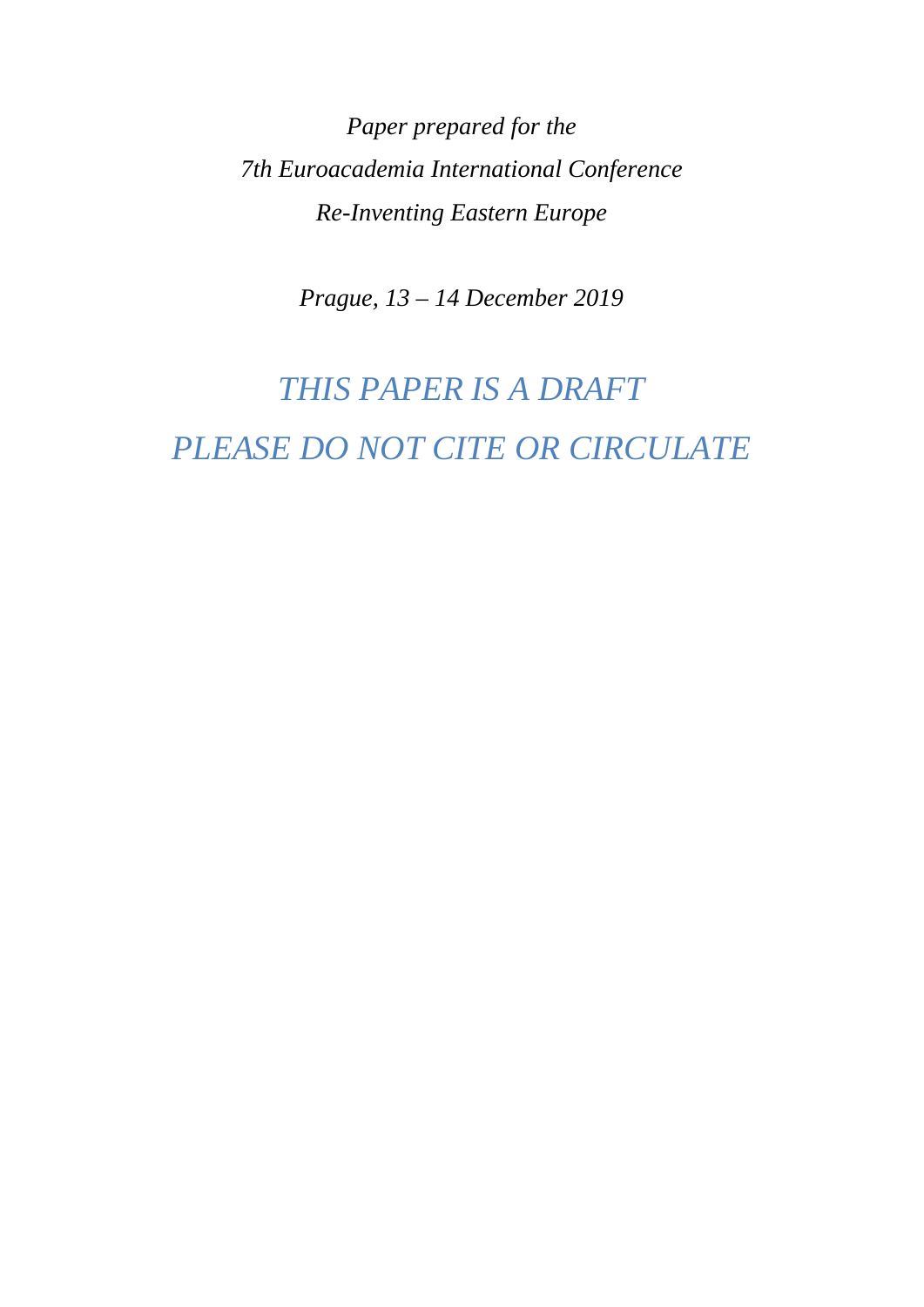## **Thinking on art as a sustainable instrument of cultural diplomacy**

Dr Ruth Bianco

Visual Arts Department, Faculty for the Built Environment, University of Malta, Malta

Key words: contemporary art, soft power, transformative platform, cultural diplomacy, legacy

## **Abstract**

The notion of art as an effective instrument of cultural diplomacy is undervalued and not fully explored, even though cultural diplomacy has a long history and has surged over recent years. It is argued that this may be because the methods are not researched or analysed enough, underestimating the intrinsic potential that art may have in wielding 'power' and transforming negotiations.

Art as an instrument of cultural diplomacy performs in rampant ways fostering multifarious forms of intercultural dialogue. Beyond the monetisation of art as an instrument of financial exchange, it needs to be looked at as an instrument for opening transformative spaces of enquiry, social interaction and participation, enculturation, education, research and dialogue as a means to promote betterment or policy-oriented solutions to issues affecting different nations, people and cultures.

The Maltese government is investing in cultural ecologies including a newly developing innovative infrastructure dedicated to contemporary art and internationalisation. The focus of this paper is to discuss the role of the contemporary art space as an instrumental tool harnessing new approaches of cultural diplomacy that engender sustainable and advantageous international relations; this whilst embracing curatorial practices that align with notions of alterity to effectively broker collective interests, present European values, and "unity in diversity".

My particular standpoint in this reflection is three-fold: as a multi-disciplinary visual artist, educator of art and visual culture in architecture, and as art director of a developing national project that will provide a neutral platform for contemporary art.

The focus of this discussion will be addressed more pertinently from the geography of Malta which lies at the intersection of western European culture and southern to middle eastern cultures influential to the island's idiosyncrasies on the cusp of bordering continents in the Mediterranean. The paper concludes with two brief curatorial experiences interpreting "metaphors of connectivity".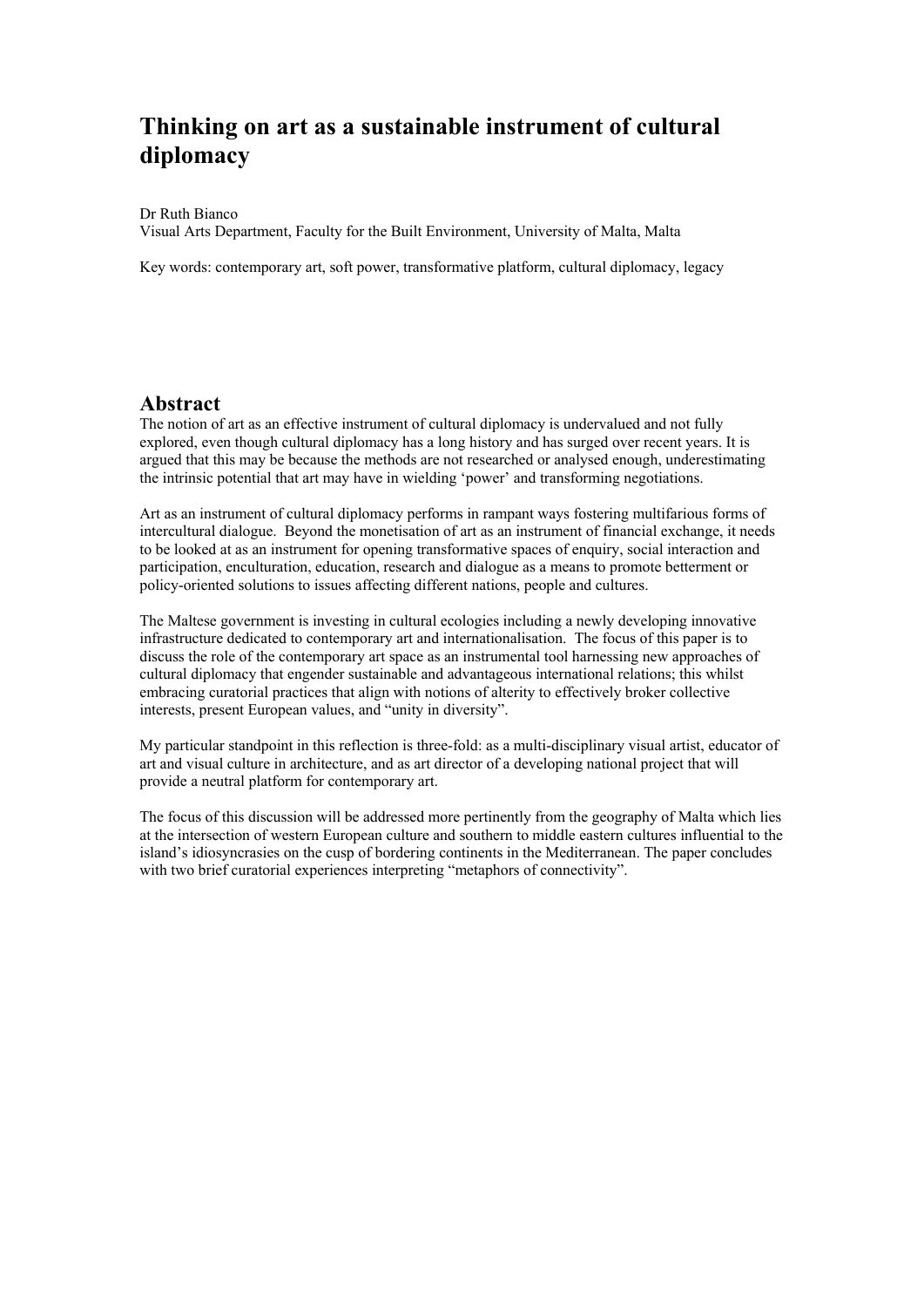## **Introduction**

The notion of art as an effective instrument of cultural diplomacy is undervalued and not fully explored, even though cultural diplomacy has a long history and has surged over recent years. It is argued that this may be because the methods are not researched or analysed enough, underestimating the intrinsic potential that art may have in wielding 'power' and transforming negotiations.

Critics also question whether traditional approaches of cultural diplomacy really work and how efficient they prove to be in the long term in changing the perception of a country or in improving or reaping better relations between nations. One of the problems has been the difficulty of measuring the impact on audiences of cultural activities over time, since art events may be short-lived and not so effective in achieving more long-term mutual relations.

In reality, the global cultural landscape has changed and with it the role of art in cultural diplomacy. New technologies, Internet and social media have radically impacted methods of exporting, exposing, negotiating and communicating culture across borders. Cultural diplomacy is a form of "marketing" and the ubiquity of ITCs has changed the way artists operate. Increasingly, artists, curators and cultural operators have been able to create their own instruments of cultural diplomacy, exploring independent negotiations and management electronically outside the formality or involvement of governmental or corporate structures. In truth, artists have always been independent "ambassadors" of culture through their expression and exhibitions.

Art as an instrument of cultural diplomacy performs in rampant ways fostering multifarious forms of intercultural dialogue. Beyond the monetisation of art as an instrument of financial exchange, it needs to be looked at as an instrument for opening transformative spaces of enquiry, social interaction and participation, enculturation, education, research and dialogue as a means to promote betterment or policy-oriented solutions to issues affecting different nations, people and cultures.

The Maltese government is investing in cultural ecologies including a newly developing innovative infrastructure dedicated to contemporary art and internationalisation. The focus of this paper is to discuss the role of the contemporary art space as an instrumental tool harnessing new approaches of cultural diplomacy that engender sustainable and advantageous international relations; this whilst embracing curatorial practices that align with notions of alterity to effectively broker collective interests, present European values, and "unity in diversity".

The methods in preparing this paper are based on primary research and secondary references pertaining to contemporary reflection, citation and writings by others on cultural diplomacy, the roles and relationship with the arts (particularly the contemporary visual arts), combined with previous published research, personal exhibitions and curatorial practice, educational experience, empirical observations and direct experiences gathered from my involvement in the development (from 2013 to the present) of a new government museum-space for contemporary art that is currently under construction on the island of Malta. This artistic consultancy has involved leading the formative work and extensive research to develop the philosophical tenet, operational, business, curatorial and educational strategies supporting the mission and vision; working with the architectural designers and restoration team to develop the physical space and leading the first phases to obtain European funding.

My particular standpoint in this reflection is three-fold: as a multi-disciplinary visual artist, educator of contemporary art and visual culture, and as art director of this developing national project that will provide a neutral platform for contemporary art.

## **Art as an expression of "soft power"**

Typically, the general perception of art is more as a soft power "resource" or commodity than an instrument that can effect a nation's diplomacy. My interest is to expand some thought on the role of "contemporary art" as a transformative tool to engender positive platforms and meaningful *outcome* with lasting benefit to art relations, country image promotion, and social enculturation beyond views of artistic *outputs* as merely temporal spectacles, like events or festivities. The focus of this discussion is addressed from the cultural dichotomies and alterities more pertinent to Malta's geography which lies at the intersection of western European culture and southern to middle eastern cultures influential to the island's idiosyncrasies on the cusp of bordering continents in the Mediterranean.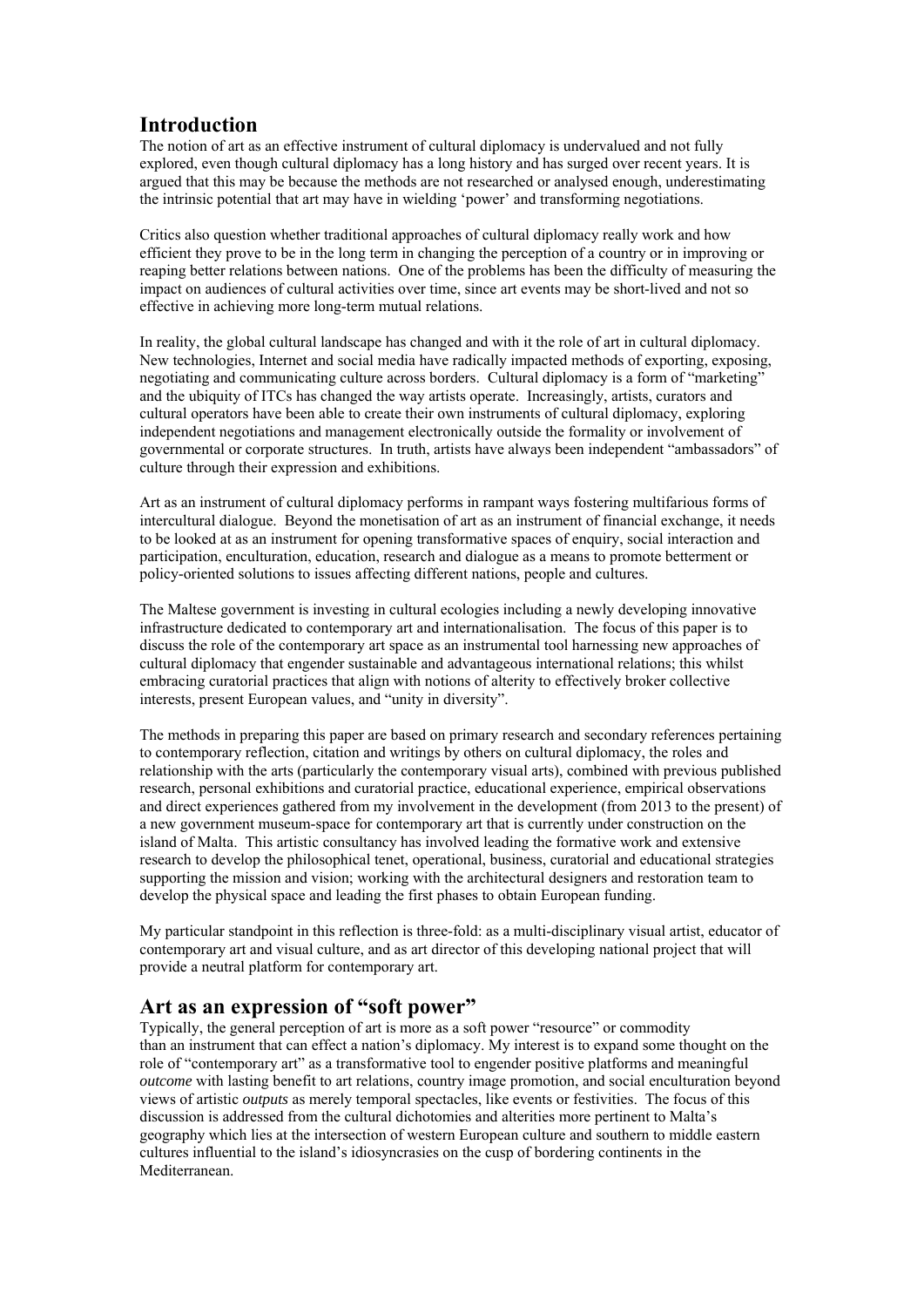Cultural diplomacy has come to be described as a "soft power" in comparison to other forms of a more confrontational nature such as financial or public diplomacy. In some circles the two terms are used interchangeably. It is timely that the role of art as a mechanism of cultural diplomacy is reviewed in order to reinvest and transform the idea that "soft" denotes "weak" or meanings of lesser importance and therefore less recognition. This calls for a reevaluation of the role cultural diplomacy plays, even if the term "soft power" persists, by reviewing methods that are defunct and no longer sustainable for the times. The question of soft power diplomacy (as it was originally conceived by Joseph Nye in the 1980s) has arguably become increasingly contested in view of how media augments powers to individuals. Technologies have dismantled isolation barriers on diverse fronts. The ubiquity of social media (such as Facebook, U-Tube, Twitter and Instagram) has proliferated cybercultures in an aura of democratised space, propagating pervasive tools of cultural dissemination by individuals. These have gained powers of persuasion enabling autonomous marketing and self-promotion, invested with powerful sway, captive news, popularity and ease of branding. Artists and all types of cultural operators today negotiate their own borders of practice across platforms beyond the boundaries of physical galleries, state entities or the limits of their shores. They also work remotely across the globe and around systems outside traditional reliance and formal funding structures. The last decade has hailed a new era of independent sources like crowdfunding swiftly rising in popularity and operated purely through online platforms (like Kickstarter and Indiegogo). These self-sustaining trends empower individuals as independent generators of culture.

This is not to say that artists no longer need state support or that formal processes of cultural diplomacy are useless. Nor does it suggest that physical museums and art spaces, whether state or private, no longer play an important role. What it does mean is that we need to investigate how needs have changed and whether the cultural climate requires new approaches of negotiating space - how the processes link to other areas of formal diplomacy (foreign policy, public, economic and financial goals); better understanding amongst diplomats; and how culture can work co-productively with other negotiations to benefit international relations. This suggests that contemporary art spaces need optimised roles as enhanced platforms where cultural activities revamp the museum concept as a connective "space of production" rather than a static "space of representation". The idea of the museum as a connective hub can exert an influence on the production of cultural relations, serving as a conduit for empowering the arts through creating national assets, both financial and moral, that build credibility and authority that predispose people's view of a nation.

The question of state funding the arts is also a growing contention witnessed by regular drops in state aid funding for the arts globally. Traditional forms of cultural diplomacy are known to rely on government funding in most parts of the world, though there is a move towards decentralised and diversified funding. In an article on the efficacy of traditional arts funding, Michael Kaiser (Chairman of the DeVos Institute of Arts Management) questions some of these traditional processes arguing that state dependent methods have become obsolete and quite unsustainable. Almost every country outside the US relies on state funding for the bulk of its cultural support and since cultural diplomacy is a "form of marketing", this would need frequent repetition. Sending the same expensive troupe of artists becomes untenable, besides the tenet of democratic states to provide opportunities across the different social bands and cultural strata of creative communities (e.g. international biennales vs popular carnivals). This kind of burdening, Kaiser argues, is proving ineffective because it cannot sustain itself. (Kaiser; 2011). This does not suggest abandoning traditional norms, but for administrators to rethink traditional methods of financing the arts through alternative strategies and diverse sources (private business corporations, construction, bank and building sponsorships) outside just state aided methods.

This is interesting as it broadens the spectrum of stakeholders particularly at the stages of establishing a new art institution. However, it may apply more readily to large and wealthier states especially in the case where seasoned contemporary arts scenes have long been established, as in the US. The situation may be more challenging for small states that are still developing their infrastructural and contemporary cultural ecologies (like the island state of Malta). The state inevitably plays embryonic roles in administering the right environment and providing cultural infrastructures to engender growth. In a democratic society these roles form the bedrock for fruitful intercultural advance through accessible platforms that embrace strategies for other power relations and exchanges to foster - the financial, the peacemaking, the educational, political stability and mutual solution policy-forming. The general outlook calls for reciprocal approaches to cultural diplomacy that can help to ameliorate perceptions of efficacy by bridging alienations and exploring relationships between artists, who indeed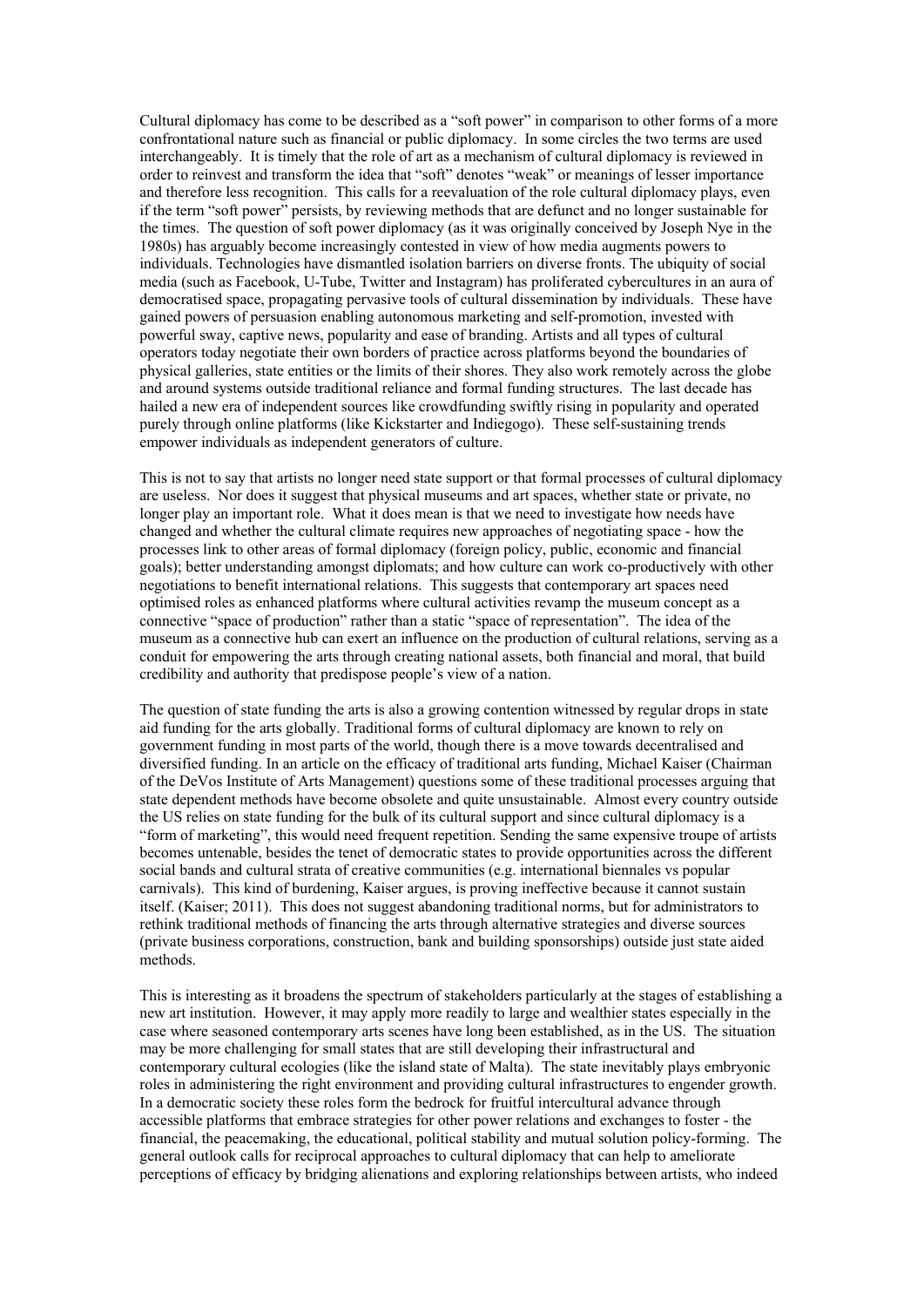are direct agents and catalysts of cultural relations, and the more formal envoys of culture or diplomats. In other words, accomplishing for the arts the role for its transformative power beyond traditional rhetoric.

#### **Developing a sustainable cultural legacy**

Malta, a small island state in the Mediterranean, has historically played a bridging role, given its strategic standpoint and the geopolitics of the region; one that looks outwards simultaneously to Europe, North Africa and the Middle East. The nation has always sought to embrace the new and conceives its surrounding waters as a connective resource rather than a separator. Given its geographical position the island has been perfectly poised to mediate between different cultures of varying proximities dotting the Mediterranean basin, having western Europe to our north and the African borders and the Middle East to our south.

This outlook became more firmly established when Malta became a member state of the European Union in 2004. The idea of unification and dismantling territorial barriers brought meaningful nuances for an island of proliferous fortifications and historic defenses and whose own culture evolved over a long history of multiple invasions, conflicts and foreign settlements. The EU enlargement along with burgeoning technologies influenced local governments to act on the instruments of culture to democratise space and invest in the creative industries. The years ahead prompted several initiatives primarily to set up the country's formal cultural policies through a council for arts and culture. Malta's creative ecology was set in motion under the guiding tenets of the Malta Arts Council with a focus on establishing a "creative industries platform" to champion professionalisation and internationisation through the provision of various funding frameworks and export platforms for artists, residency, mobility and other cultural structures. Malta's first Cultural Policy was launched in 2011 followed by the capital city's designation in 2012 as European Capital of Culture (ECoC 2018).

This marked a significant milestone in Malta's cultural vision in revitalising its history through its capital of Valletta, a UNESCO World Heritage Site. The EU programme enabled the nation to address some long-standing lacunas in the cultural sector and motivate many a national refurbishment project. A cultural strategy was formed for the years ahead leading to the events of 2018 and beyond. This inspired several private investments in embellishment, estate and hospitality services in the old city alongside major EU funded restorations of Valletta's historic buildings, auberges and bastions. In parallel, some of the key existing state entities and museums were rebranded whilst fashioning new infrastructures for the contemporary and creative arts. In the eyes of people this was tangibly invigorating – as the legacies we create today for posterity are invaluable because culture inevitably dilutes with advancing globalisation, but history stays.

The European Capital of Culture, a programme established since 1985, has become *"a key platform for city positioning and a catalyst for economic and cultural regeneration,"* as expressed in a study carried out by Beatriz Garcia & Tamsin Cox for the European Parliament Policy Department (Garcia & Cox; 2013). A significant role of any ECoC participation is future planning and securing sustainable legacy, as indicated by the structural and cohesion policies for culture and education established by the EU's Directorate-General for Internal Policies. The EP policy directorate stresses the beneficial impact on the hosting city and improved changes in the existing cultural system as well as urban contributions and other enhancements. This, in other words, implied the return on investment.

Garcia & Tamsin report good indicators in their study of cities improvement in image and positive perception leading to an increase in national and international ranking as top cultural or tourism destinations. Although evidence seems to be uneven, and there have also been negative repercussions from local communities or residents, there is indication of positive offset in terms of increased activity in social and business engagement to former Capitals of Culture. The study also reports increased pride and diversity of audiences to venues and cultural engagement. EP policy counsels that "*intention and commitment*" are critical from the formal levels of governance structures and policymaking in enabling the supportive environment. How these ripple out and extend from culture onto other social, educational or business sectors and their policy agendas is highly pertinent to the general wellbeing of both nation and individuals.

In the wake of Valletta's European title, the city's cultural environment continues to spur synergies between the different culture sector organisations to meet the visions of the Strategy 2020 programme. This outlines a set of goals, actions and strategic tools aligning to the Creative Europe Framework and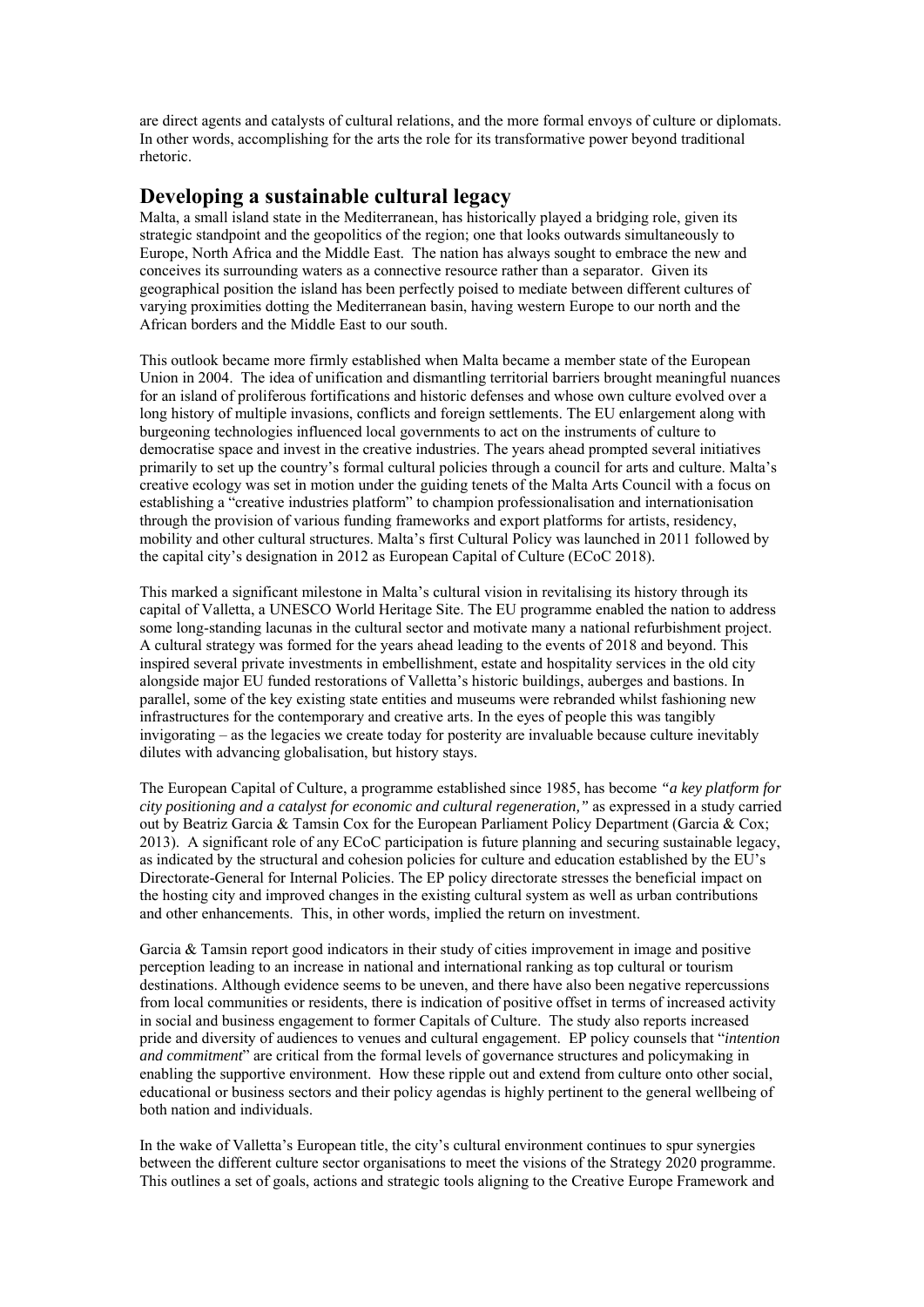EU culture agendas. These objectives are reflected in the legal framework of the Malta Arts Council which was approved by the Maltese Parliament in 2015. The Council now seeks to cultivate a relationship with other agencies, stakeholders, individuals, museums as well as newly developing capital projects to guide strategies with the ultimate goal of building a holistic creative ecology; promote governance to facilitate cultural development, education, inclusivity, wellbeing, excellence and economy; increase diversification of community-led participation; foster trans-national and international cooperation; and position our arts and culture in the wider international arena. As spelt in the Council's legal cultural framework, *"the policy's vision is to transform cultural and creative activity into the most dynamic facet of Malta's socio-economic life in the 21st century."* (ACM; 2019)

During 2019, a Valletta Cultural Agency (VCA) was formed with the specific remit of nurturing the dynamic rhythm of Valletta and to sustain and strengthen the capital city's vibrant cultural life boosted in 2018 through new artistic works and cultural activities (VCA; 2019). The VCA provides a channel to open doors for several cultural and creative organisations to collaborate with other Public Culture Organisations (PCOs). These are nascent legacy infrastructures currently under construction, co-funded by government and European Regional Development Funds (ERDF).

Together with other NGOs, established creative professionals, artists, curators and communities, these state institutions form dynamic resources and instruments of cultural diplomacy functioning interactively as well as independently towards a unified goal – that of promoting the island's contemporary culture and intercultural dialogue and expanding growth in the cultural sector.

## **The art space – enacting a dialogue between art, heritage, education and soft power**

One such emergent legacy institution, is a dedicated contemporary art platform called MICAS – the Malta International Contemporary Art Space, supported by state and EU funds. This project is undergoing the regeneration of one of Malta's typically iconic architectural public legacies nesting within the peripheral suburbs forming the outer defenses of the capital city of Valletta. The museum's future galleries will lie ensconced within the spectacular ramparts that once served the Knights of St John as military battlements to ward off recurring seaborne invasions from the Ottoman Empire back in the  $16<sup>th</sup>$  century.

Renovations will transform the original context of this architectural "war machine" into an open embracive statement for the exchange of innovative ideas and international works of arts, enabling the transnational mobility of culture. Structural works involve the restoration of a vast complex within the Old Ospizio and San Salvatore Fortifications comprising a Ritirata with a unique skewed arch and historic counterguard. Its platform extends outwards along the bastioned shoreline towards the Marsamxett Harbour - an impressive vernacular encompassing robust buttresses, tunnels, casemate vaults and open stretches of garden. This major refurbishment, with a footprint of 13,000 square metres, is led by the Restoration Directorate, the main government entity responsible for the rehabilitation and conservation of historical buildings and public property.

As the first of its type in Malta, this innovative art space will seek to position itself as a cultural magnet in the Mediterranean. Its mission is to showcase ground-breaking and exciting works of art from around the globe through exhibitions, contemporary discourse, collaborations, residences and exchanges, and a range of educational and interactive outreach activities. The vision is to implement a permeable platform for art with plural aims: to bridge differences and enculture, share knowledge, and transform insularity by promoting understanding and values that adapt to changing national identities. By engaging dialogues between past and present, between heritage sites and future possibilities, this museum-space will dynamically activate "soft power" through empowering the arts and creativity by expressing art's "voice"; opening international doors and fostering art relations that can benefit other forms of public policy (peace, conflict, economic).

This effectively transforms the art space into a lively mechanism to connect different worlds and peoples, expressing art relations in nation branding.

Supported by government, these purposes reflect the nation's focal commitment towards developing a sustainable cultural arena through an ecology of established and emergent interacting artistic clusters. One of the principle tasks of the new MICAS platform is to build recognition as an international space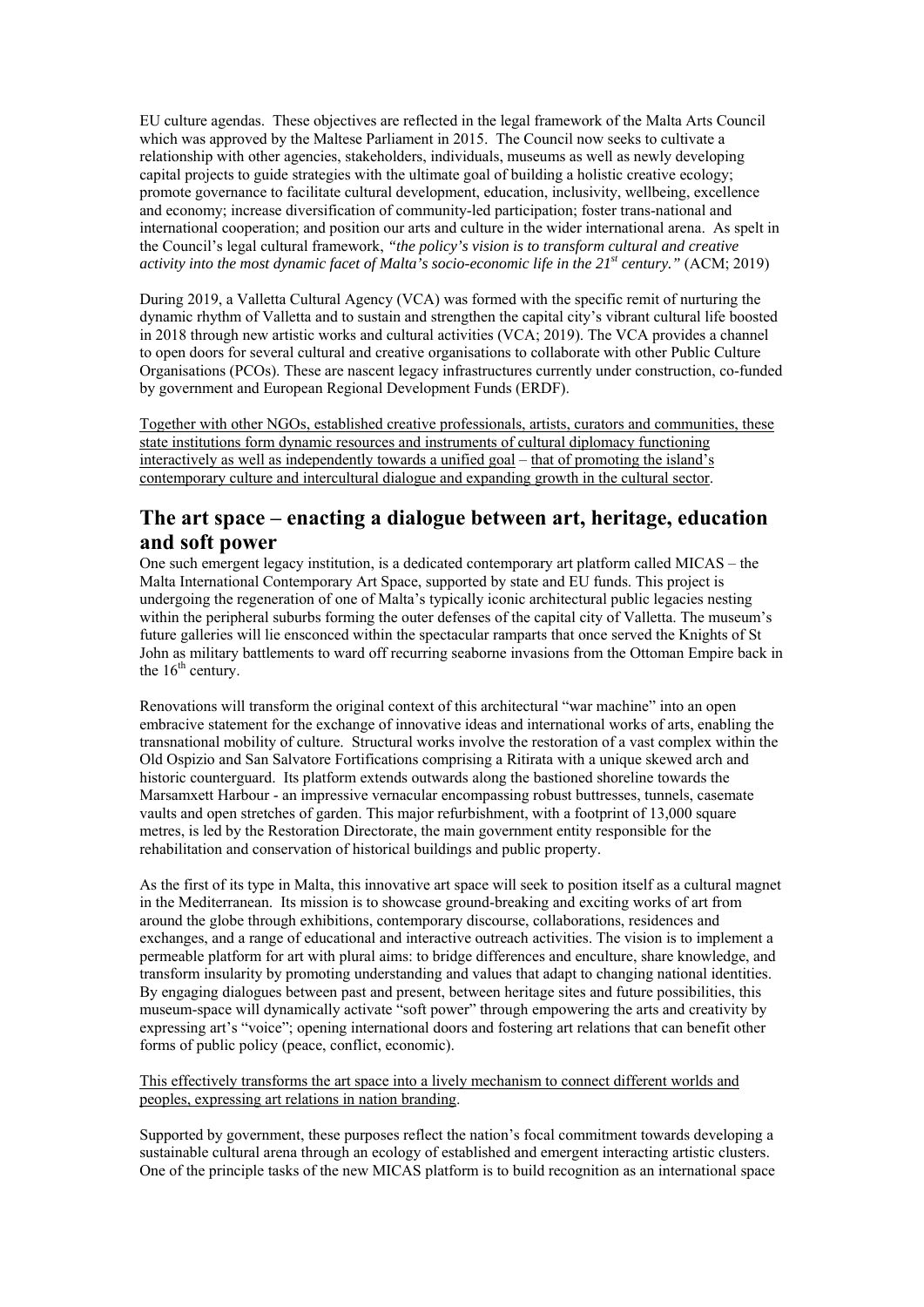where renowned artists would be keen to show their work and in so doing generate a spirit of global co-operation and reputation, and vice versa for Maltese artists. This truly harnesses European values; to liberate creativity and promote cultural cohesion and well-being. The values and contribution of developing sustainable international affairs are endorsed in Malta's foreign policy for the strengthening of relations with other nations both regionally and globally. Cultural isolation presents a formidable challenge for the Maltese islands particularly in the area of contemporary art. Malta's foreign policy recognises this stating that sustainability cannot be achieved through national efforts in isolation from other countries and their increasing interdependency – "*global and regional cooperation is essential in this regard, particularly because many environmental, economic and social impacts are not confined to a nation's territory."* (NCSD; 2007-2016).

The remit of MICAS is to champion contemporary art and raise public awareness of its significance in contemporary life and how art and artists help mediate and interpret the world. Taking advantage of the island's geographical position, it will perform as a conduit between local and international, established and emergent artists, engaging curatorial programmes with a focus on the Mediterranean, North Africa, the Middle East, Continental Europe and beyond. This accessible idiom also identifies a shift from a focus of elite culture towards a liberal approach to convey an inclusive and broad contemporary image of the country's artistic and cultural outlook. This is an important facet of European values that engenders "unity in diversity". The mission is to serve as a portal to engage creativity and positively inspire local communities and international audiences alike in the way Malta perceives art and the way the world perceives Malta.

The educational agenda is significant for such a contemporary art platform as this not only fulfills the social commitment of state-aided funds but counters other notions of monetisation and exclusive markets through a participatory, social and resourceful perspective of a democratic museum that promotes inclusivity, critical thinking and the arts for all. This outreach negotiates the art space as a more accessible and transformative catalyst for creativity and the human spirit. Education will be at the heart of this new platform as a promoter of artistic research, knowledge, understanding and visibility for contemporary practice and its leaders. Cohesive vision is critical within an expanding context of global culture coupled with the enormous strides of technology taking place today to connect the world. This ethos will strive for community-focused strands of programming engaging cultural alterity and multi-disciplinary forms of expression.

This concept proposes the museum as a "creative ecosystem" that interactively propagates other ecosystems. Art, education, built heritage, foreign affairs, tourism, environment, economy, industry and other sectors need to jointly nurture soft power. This is not always easy when tasks fall under different Government Ministries. An innovative art platform has to embody a creative unifying vision to harmonise asynchronous agendas at institutional levels that fuel common goals of cultural diplomacy towards *"attractiveness of a country's culture."* (Nye; 2004). This apart, it should not be overlooked nor underestimated that whereas governments or institutions have formal powers to create favourable systems, *"artists are a stronger force than the systems in which they operate...(and) no market, no institutional power, no media can stop the soft power of art."* (Kasini Kadour; 2016). Artists can and have always led change, as history depicts. The present world unravels increasing turbulence and racism daily, reaching historic levels of wealth inequality, suppression and instability. Western civilisation as we know it is changing. Away from the formal rhetoric of institutional diplomacy, the trend for museum-spaces today is to exert their democratic potential as facilitating mechanisms to liberate thinking – these are no longer hegemonic "cathedrals".

Certainly, contemporary art spaces need to mediate between fierce market culture and business, education, nurture, enjoyment and social inclusivity. An art museum, however, is not by itself catalytic in bringing cultural change without its artists, nor indeed is any government. Good artists, Kadour argues, have always understood their innate ability to teach through their art; express empathy, emotional intelligence and divergent ways of seeing. When artists show or travel with their work, whether abroad or at home, they are indeed autonomous envoys of culture. The role of contemporary museum-spaces should stand as enabling powerhouses to allow art and "soft power" to operate with new consciousness, free choices, supportive co-existence and collective intelligence.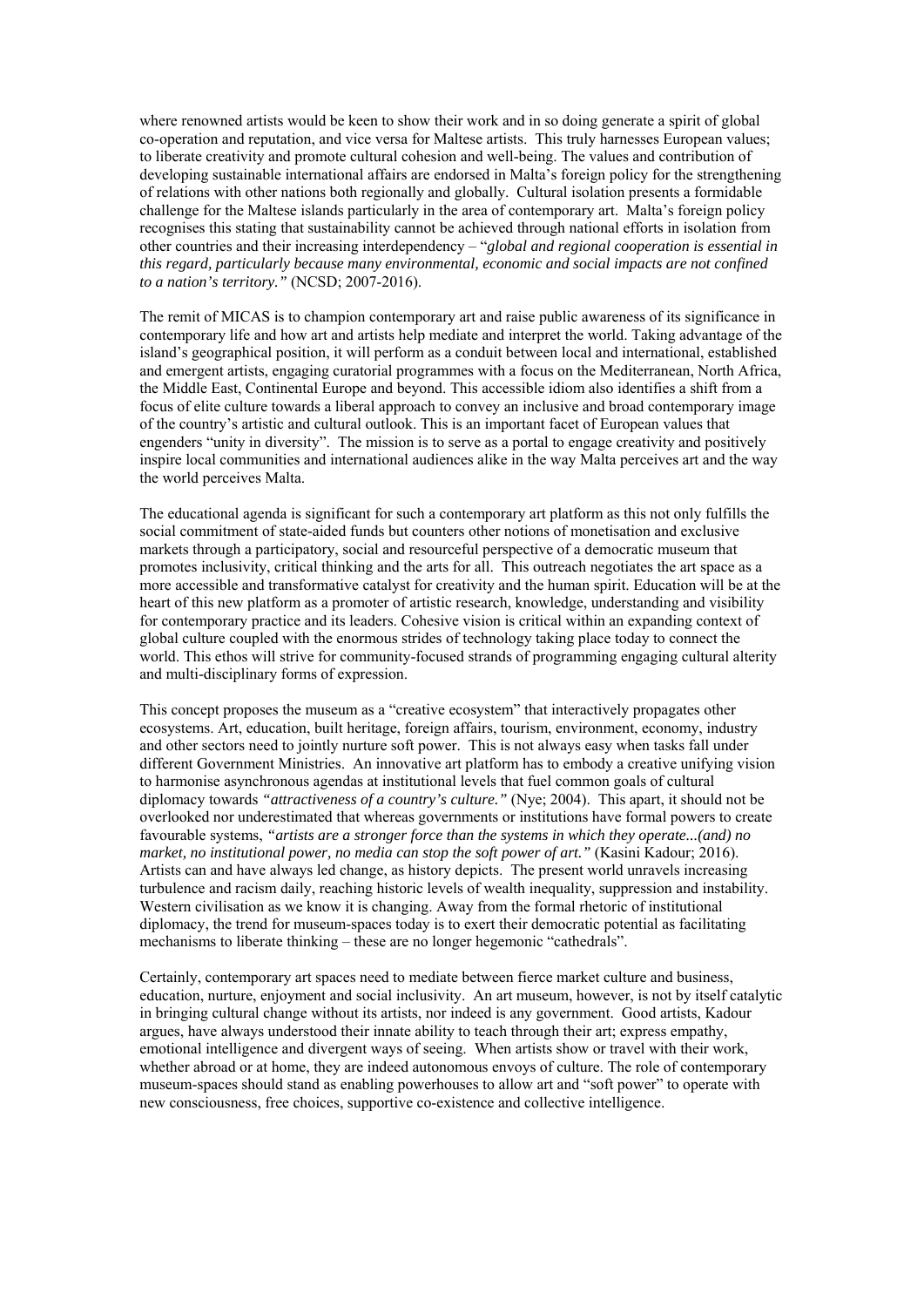## **A transformative platform - aligning nation branding and European values**

A sustainable legacy for a contemporary art platform relies on its international outlook and relations to promote stable long-term recognition in a competitive art world where museums continue to spring around the world. Malta faces particular challenges as a small island state in terms of place-branding as a contemporary art destination. Our contemporary art culture still seeks to assert itself since the nation's post-independence of the 60s/70s. Contemporary art has found resistance competing with the entrenched legacies of the rich Baroque, Knights' Order, and pre-historic heritage, together with warm climate and blue seas so attractive to tourists. The island's historical narrative has been fashioned by several influences and cultural fusions which has formed the backbone of the country's nation branding. The role of an emergent contemporary art space, therefore, has a requisite of enculturing, besides seeking to establish branding equity and parity with similar international art spaces to attract audiences worldwide and build an identity that situates the nation on the global cultural art map.

These challenges are exacerbated by instant technologies and a heavily mediatised world which make the way image and place-branding operate complex. A country's political ideals, values and social policies go to influence the overall perception of a nation's *"attractiveness"* in the eyes of the world. Nye discusses these as valuable assets in political exchange rather than using coercion, payments or other forms of "hard" persuasive power (Nye; 2004). Place and nation branding, ultimately, go hand in hand with soft power in the building of reputation. This is an interesting point when it comes to stateowned and funded cultural spaces or museums, as the interests to build a good reputation are mutually enforced and tantamount to nation branding and positive international relations all round. It remains equally paramount that the art space pursues its own line and mission of autonomous thinking unconstrained by any state's ideologies. To flourish, art needs neutral transformative platforms to challenge existing stereotypes, stimulate, critique, provoke and move against the grain, as innovative thinking has always done.

In building "personality" both state and major museums come to share recognition through building trust and loyalty via audiences and "image". These actually become synonymous, just as the Tate or Victoria & Albert are synonymous with London, the Pompidou or Louvre with Paris, and the Guggenheim with Bilbao or New York. This goes to express how perceived image, quality and uniqueness have to combine in brand strategy to develop equity in a competitive arena. It has been described that the role of an emergent organisation is like that of a *"political player"* that requires assertive promoting to win people's hearts and minds in creating *"brand loyalty"* not only at home but around the world (van Ham; 2007).

The philosophical values promoted, hence, are integrative to the branding strategies of an art platform that aspires to perform as an effective instrument of international promotion. The Malta international contemporary art space is at the incipient stages of building such an identity. Situated in the heart of the Mediterranean, it aims to harness holistic approaches to embrace difference and the democratic values of a present-day Europe as outlined in its mission. The European dimension is also endorsed and central to any legacy project of the European Capital of Culture. Importantly, this infers how "branding and identity" are inextricably linked with the internationalisation processes as expressed in the EU Strategy Framework and Culture Agenda global aims: *"to reinforce the role and position of culture in an increasingly globalised world."* (EC Culture; 2018)

Such values of harmonisation are strongly pronounced in the present climate of Europe and movement of people. As the outgoing EC President Jean Claude Juncker had stated in one of his televised speeches: *"Europe is more than the Single Market; it's about values… This is not something handed down; we have to fight for it."* He encouraged member states to celebrate cultural diversity inherent in the democratic vision which forms the identity of Europe. These words continue to echo the challenges of migration, terror and separatism bludgeoning the current Europe, and stress the values of freedom, tolerance, and *"equality of opportunity"* which are the bedrock of democratic vision. (Juncker; 2017).

So, how do these sentiments align with an emergent space for contemporary art?

A contemporary art platform has to operate as a transformative enabler to democratise spaces where art generates freedom of expression, accessibility and "equality of opportunity", open to dialogue, cultural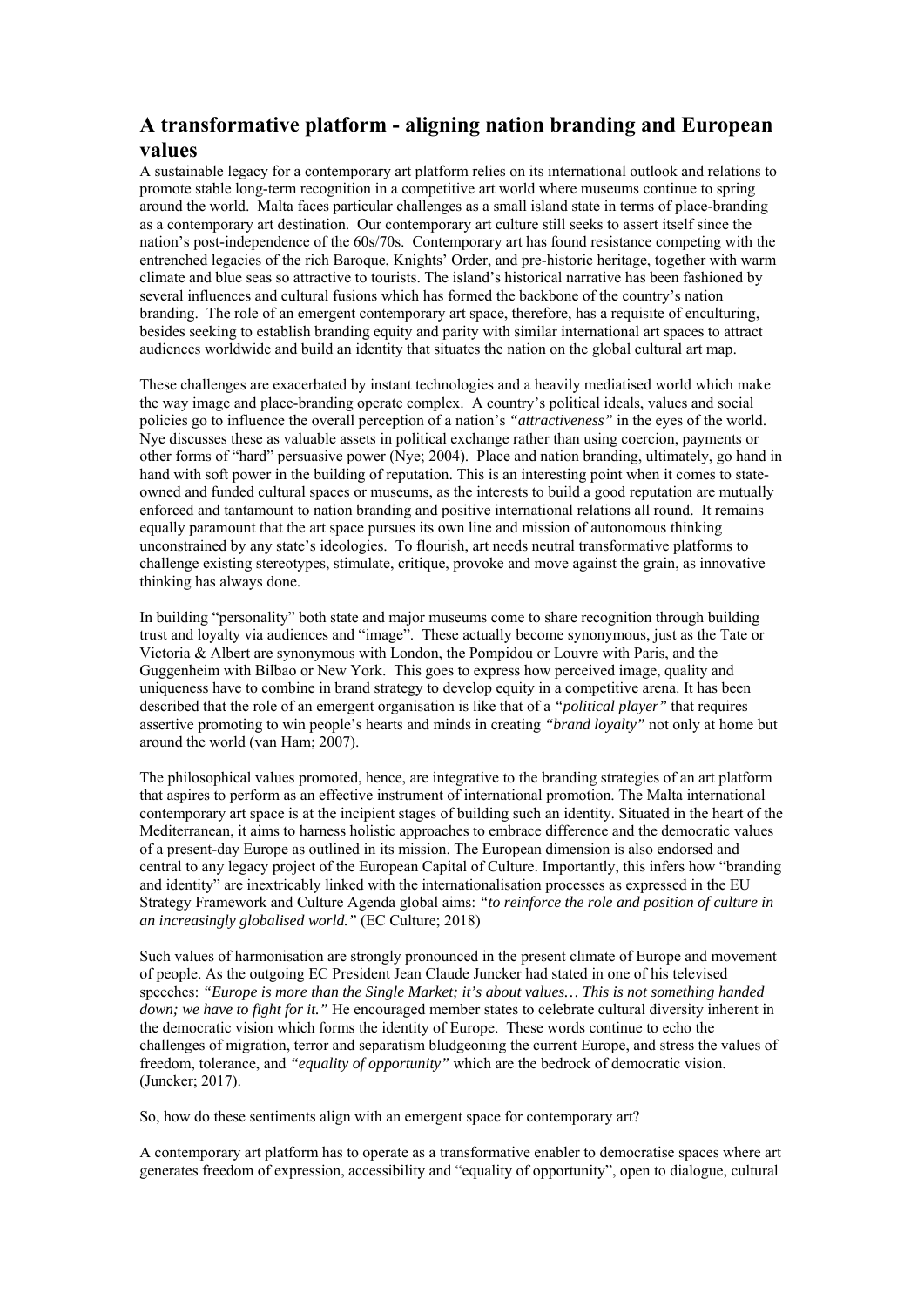alterities, plural ideas and "unity in diversity". These humanitarian values equip art and artists with the tools of nurturing emotional intelligence, creating joy, respect and human dignity that enact "soft power" and inherently respond to the European perspective. When a country's policies reflect these, they become an instrument of cultural diplomacy by projecting integrity outwardly that can improve "image" in the eyes of others. It is often remarked in cultural discourse that this power is underestimated by governments. It has been observed that better use can be made of cultural diplomacy at institutional levels beyond its perception as just a component of public policy, given its potential in reaching government and non-government audiences. (Mark; 2009). A British Council report on a more recent study investigating the leverage of cultural diplomacy used at the UN Office in Geneva, also reveals that clearer understanding of the "mechanics" connecting soft power and diplomacy is needed amongst diplomats. (Rose; 2017)

The MICAS project promises new paradigms in branding strategies that will focus on a cohesion of ideas and galvanising methods of marketing for organisational change to establish nation branding. Equitable values are important to steer the country's impetus for multiple agencies to nourish the cultural ecosystem. These agencies comprise other capital cultural projects for the contemporary arts and culture integral to the Maltese cultural ecology. Co-funded by government and ERDF funds, some of these entities will be completed in the near future. These important developments include MUZA, a national community museum for fine arts housed in the restored Auberge d'Italie; the Valletta Design Cluster, situated in a refurbished heritage slaughter house that will serve as a hub for design start-ups; the Spazzju Kreattiv, a recently rebranded established centre for creativity; and the newly formed Valletta Cultural Agency, with the specific role of sustaining Valletta's cultural momentum. Other private galleries have flourished augmented by myriad independent artist initiatives.

Collaborating with other public cultural entities and legacy structures, the MICAS project is an essential asset to Malta's art ecology. It develops a determined transformative ethos to distribute culture but, chiefly, to enculture in art of the present, serve society and inspire artists in the international milieu. New interventions will be constructed within old fortifications. These combine innovation with the rehabilitation of a previously derelict heritage site that will be imbued with fresh architectural legibility and permeability. Designers have teamed up with the national restoration unit to develop an integrative master plan for the entire site with a vision to merge economy of design, conservation and greening with contemporary structural interventions that will blend the vernacular of past heritage with future sensibilities. Located within the peripheries of Floriana (once heralded as the Garden of Valletta) on the outer peninsula guarding Valletta's Grand Harbour, these suburbs will be reinstated to their former glory. The ultimate goal of this master plan is to empower the city centre by empowering the periphery.

The expansion and redefining of a capital's parameters are of great significance because a "living city" represents an evolving "living culture". A city produces culture and, therefore, a people's culture can be defined by its city. (Compitello; 2014). This architectural gem will form an integral part of the regenerative values, urban replenishment and place-branding ethic of this transformative platform to draw diverse communities around the universal language of the arts.

#### **Summing up**

This architectural context formed the backdrop for the introduction of the MICAS platform on the international stage. Partaking in the celebratory calendar of Valletta's European title through a Concept Launch held in October 2018, this ongoing project was inaugurated as the country's first major national venue for contemporary art. This concept vision was presented as a work-in-progress through two key launch exhibitions: one presenting the museum's first international acquisition called the *Radiant* by Swiss artist Ugo Rondinone; the other through a collaborative exhibition of site-specific art installations describing the architectural context called *Connecting Geographies – from idea to project*.

This launch marked the beginning of this museum's dialogue with the cultural world. It has since commenced its mission outside the walls of a physical gallery, and is currently developing strands of programming to reach multiple audiences and communities and embark on the road ahead. The second edition of its international programme was launched in October 2019 in conjunction with the Serpentine Galleries London featuring *Exomind (Deep Water)*, a work by French artist Pierre Huyghe. Future programming envisions enhanced learning activities to reach wide communities, children and families, alongside art talks, curator talks and international panel discussions to amplify intercultural dialogue and a conversation across varied sectors including students, researchers and policymakers.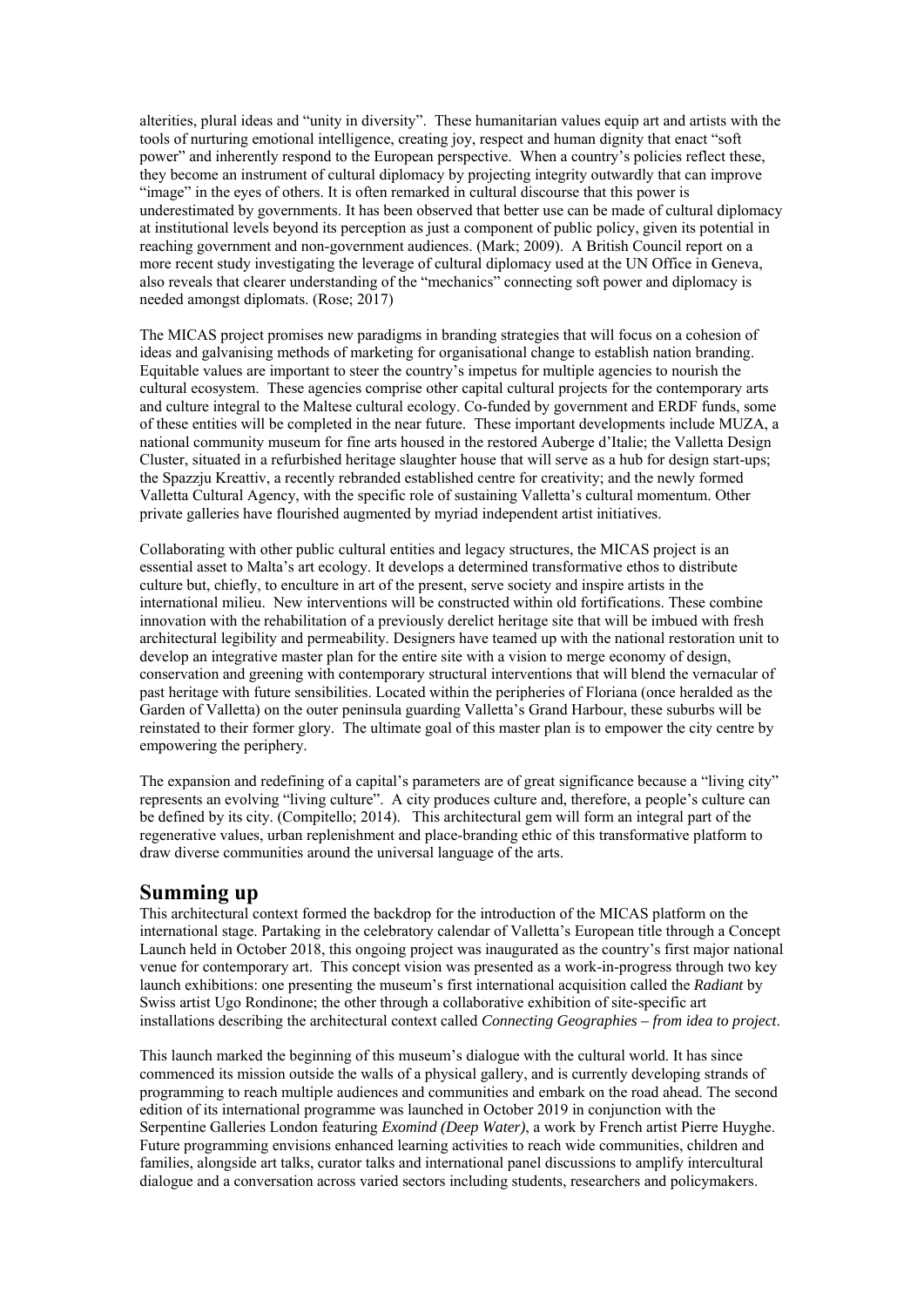In summing the current scenario for arts and culture on the Maltese islands, an encouraging stance has clearly been adopted in the state's commitment to develop the sector's contemporary idiom. The dynamics of the capital's European title led to a year of elevated cultural activities throughout the island. As cultural analysts observe, it will take more time and study to measure the impactful influences of soft power outputs on the economy or the nation's global front. A British study on *Soft Power Today* proposes a statistical framework that measures the influences that translate into economic, political and cultural benefits. It is encouraging that general consensus exists amongst United Nations diplomats on the efficacy of soft power and cultural diplomacy *"used to preserve and express hard political power."* (Rose; 2017).

In the case of an awakened city life, the run of events of "Valletta 2018" infused vitality through a host of refurbishment and heritage projects, and a boost in cultural tourism and attractions. The spillage onto economy, business revenue and industry, is predisposed in strategic planning warranted by state capital investment. This has been elaborated in the Strategy 2020 vision integral to Creative Europe and endorsed by the guiding principles of the Malta Arts Council's mission: *"We invest in the cultural and creative sectors to achieve higher levels of excellence and develop Malta's creative ecology."* (ACM; 2019).

The value of soft power in cultural diplomacy is undisputed. Though the perception of art as a "resource" rather than an instrument may persist (in terms of deploying or wielding power), a synergetic platform presents a "culturally militant" catalytic outpost for the visually new. This sees art as a pivotal vehicle to mitigate differences, create a forum for cultural conflicts, pass political messages, and generate good will and peace through dialogue, free expression and unity. In this sense *soft power* has greater transformative powers than *hard power* as the guard is down with art and people are more open to affinities, trust and appreciation.

Realistically, it takes time to build cultural leverage and the national assets that can engender authority and international recognition in a way that will effect global policymakers and economic strength. It does boil down to, nonetheless, the serious commitment by any government and its agencies to generate cultural capital through enabling attractive resources of soft power that can, with the right beliefs, finance and "will", propagate sustainable mechanisms of art diplomacy.

Malta's cultural platform presents a "connective biome" that aspires to this as a leading force of the nation's contemporary culture to sustain art and artists, and other facets of the public ecosystem.

#### **Curatorial narratives - connecting geographies and artistic alterities**

In conclusion, the following expands on two curatorial ventures prepared for the MICAS programme under my direction (one past, 2018; one future, 2020). These exhibition projects interpret "metaphors of connectivity" and relational spaces that align with notions of alterity and diversity in the art space.

#### *Connecting Geographies – from idea to project*

*Curated by Ruth Bianco for the MICAS Concept Launch (October 2018) Venue: Barrel Vaults of the MICAS grounds, Malta* 

This curatorial project reflects a multilayered concept uniting various levels of connectivity. It had an important place in the museum's Concept Launch in introducing the design narrative and significance to local and international communities. The project title echoes the mission of the museum and its priority to connect nations and people and bring unity through art.

Beyond illustrating the conceptual architectural drawings of the design process, the exhibition sought to merge art and architecture interactively and holistically within interdisciplinary installations situated in five interconnected casemates of the fortifications. The layout led visitors through an atmospheric journey interlinking the vaults, corresponding with the "geographies of time and space" through connecting physical and conceptual spaces. The project developed as a multisensorial collaboration between myself and the museum's lead architect, engaging workshops with students to embody a full interactive experience between art and architecture, combining different artefacts in an artistic, environmental and educational spirit.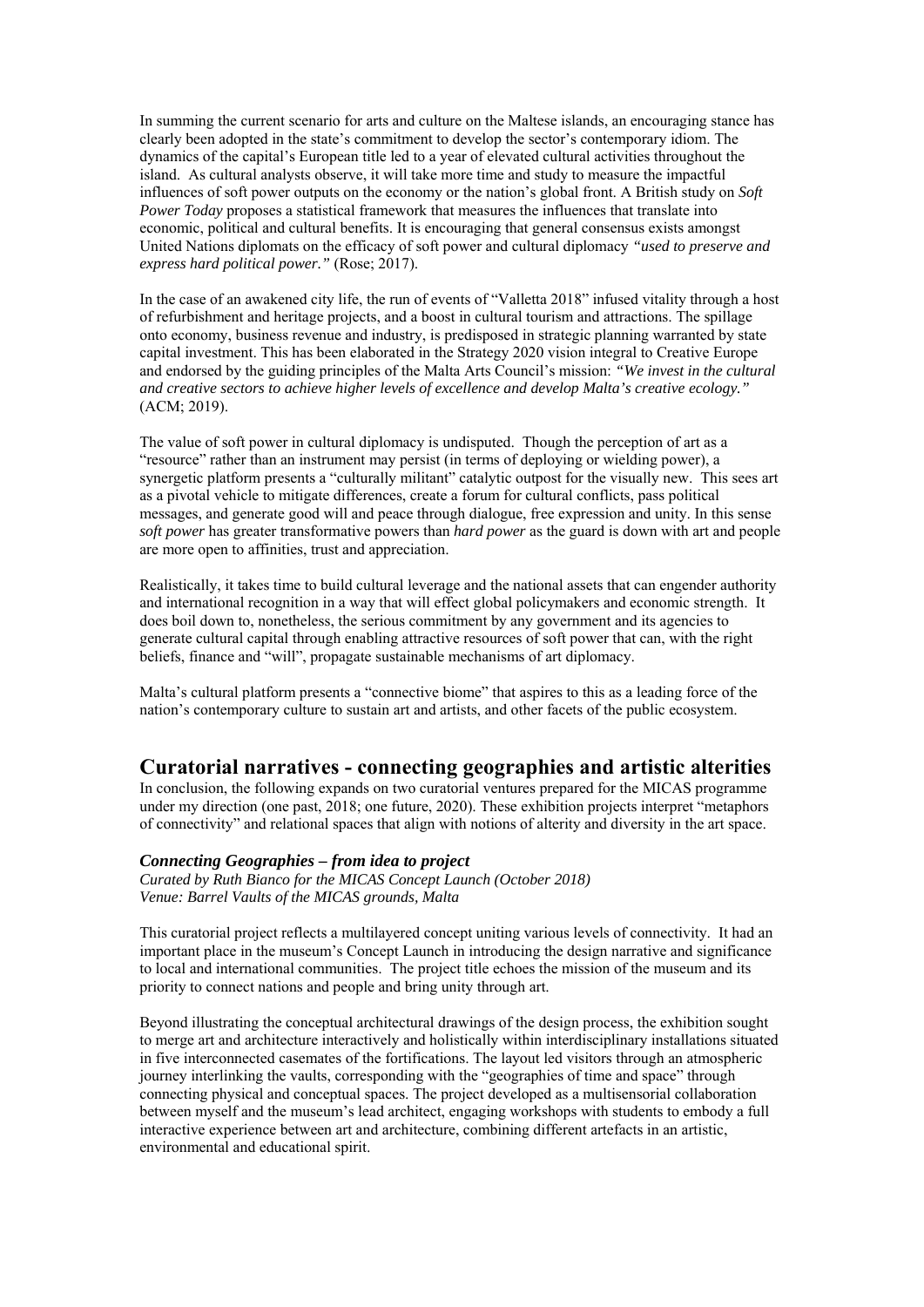This dialogue of "art in architecture" activates remarkable energy because of its transformative power in opening spaces of communication and discourse, bringing different research approaches, and establishing bonds between individuals of diverse cultural, educational and professional backgrounds.

Significantly, the project reflects a multidisciplinary perspective to the curatorial approach through collaborations, activating experimentation and enquiry through critical spatial practice. The curatorial metaphor to connect materials and spatial differences in new contexts reflects the international scope of the MICAS mission to promote harmony and connectivity through the language of art.

These poetic interpretations connect spaces, objects and found materials (*objets trouvés*) into new visual interactive narratives culminating through hybrid dialogues and interdisciplinary collaborations. Art installations include: *Prima Pietra* (Ruth Bianco); *Pellicola* (Claude Borg); *Aperturi* (teamwork); and wall projections. Virtual walkthroughs and architectural models were produced by the design architects (Restoration Directorate and Ipostudio, Italia) developing the museum design.

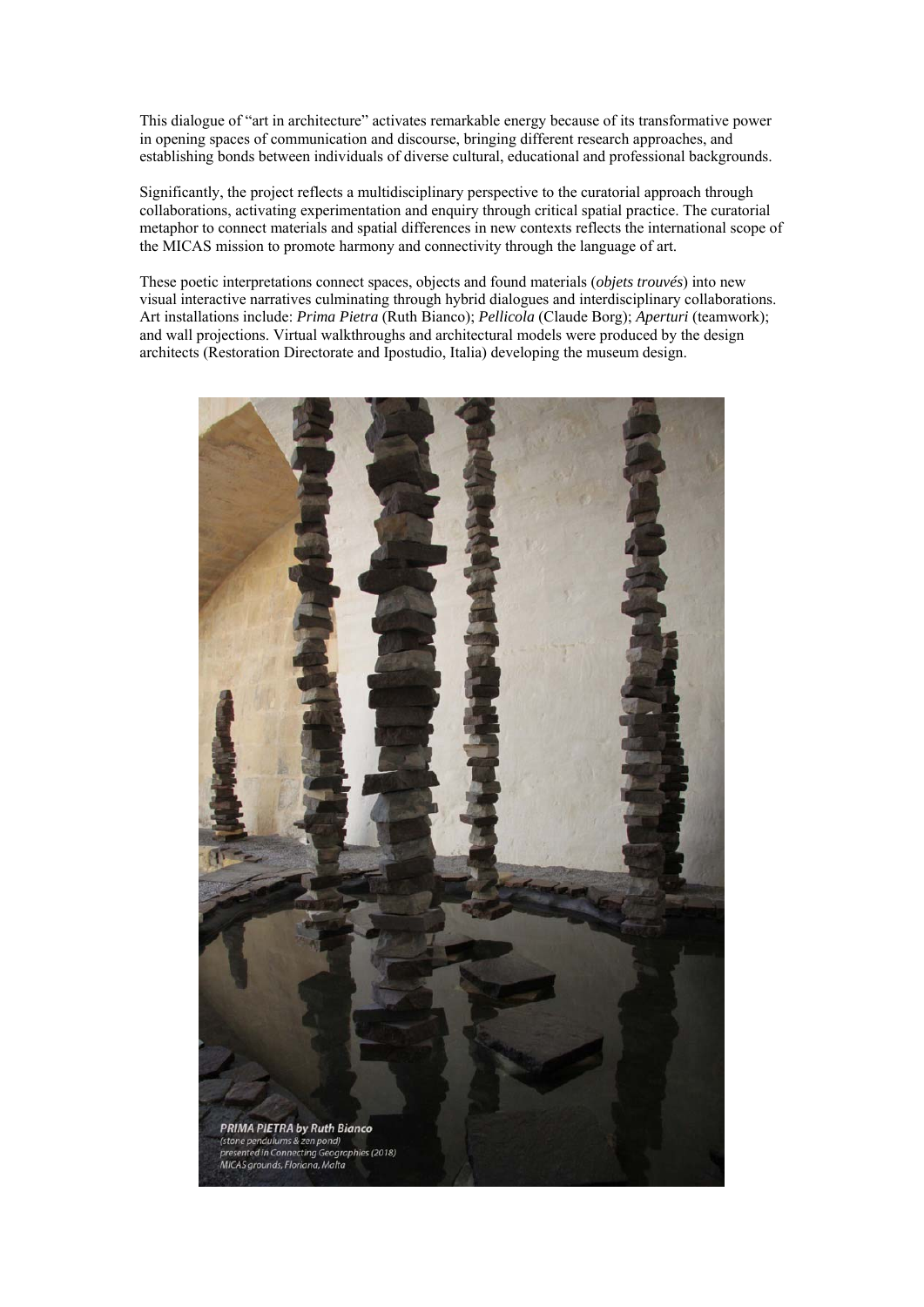#### *Prima Pietra by Ruth Bianco (catenated stone pendulums and Zen pond)*

*This totemic stone-scape is a lyrical space, reminiscing "stone as fossilised water". Inspired from the ancient "betyl" (conceived as the most primitive representation of the human form) the concept takes the form of suspended totem poles constructed from a variety of stone waste found lying in mounds on the site, such as porfido, granite, slate, lava, globigerina, each with its own density, textures, colours and character. This allegorical space hangs over a shallow stepping pool*.

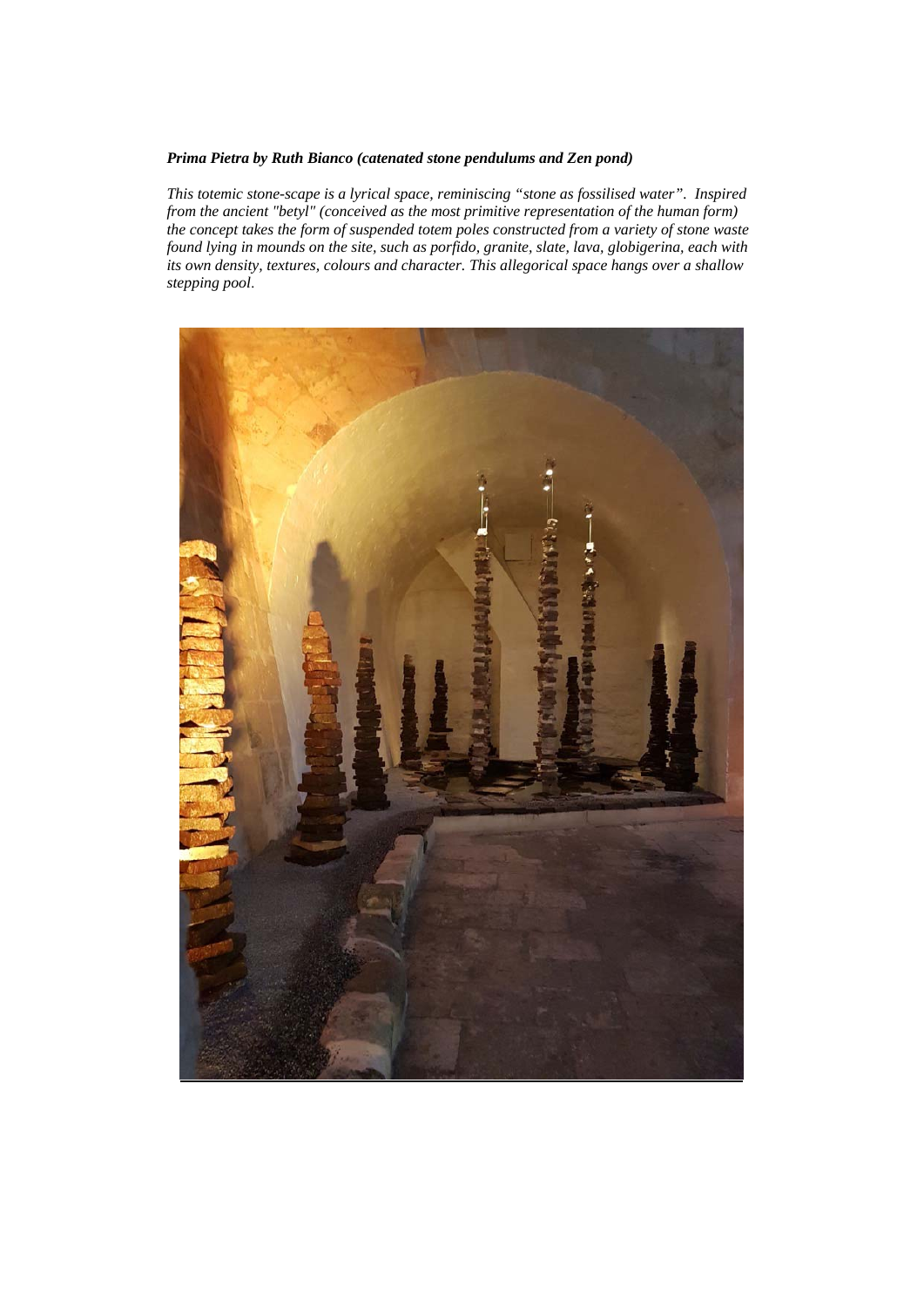

*Aperturi - teamwork project (assemblage of objets trouvés)*

*A portal montage constructed from scavenged timber waste, doors and windows, upcycled and mounted to the vaulted façade. This colourful assemblage brings discarded apertures back to life in an environmental and architectural spirit allowing openings for light and passage.* 

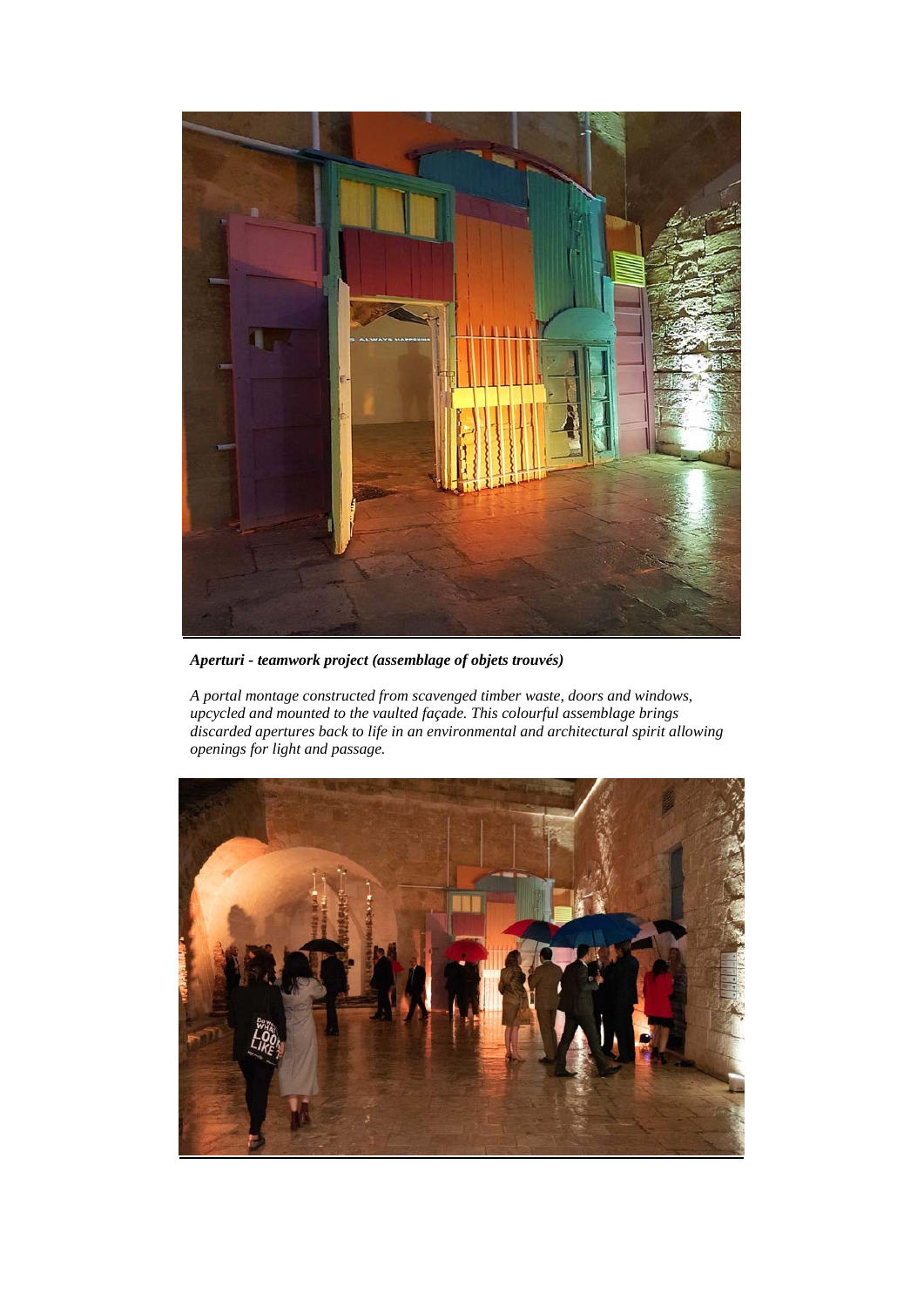



#### *Pellicola by Claude Borg (architectural ribbon)*

*An architectural ribbon in the form of a winding band journeys and wraps round the innards of the vaulted ceilings through a filmic collage. This connective running commentary travels through a line of time, history and transformation. It stands as a visual metaphor uniting past with present as it leads viewers through the experimental narratives of the architect's drawings from first inception to the current stages of the gallery designs.*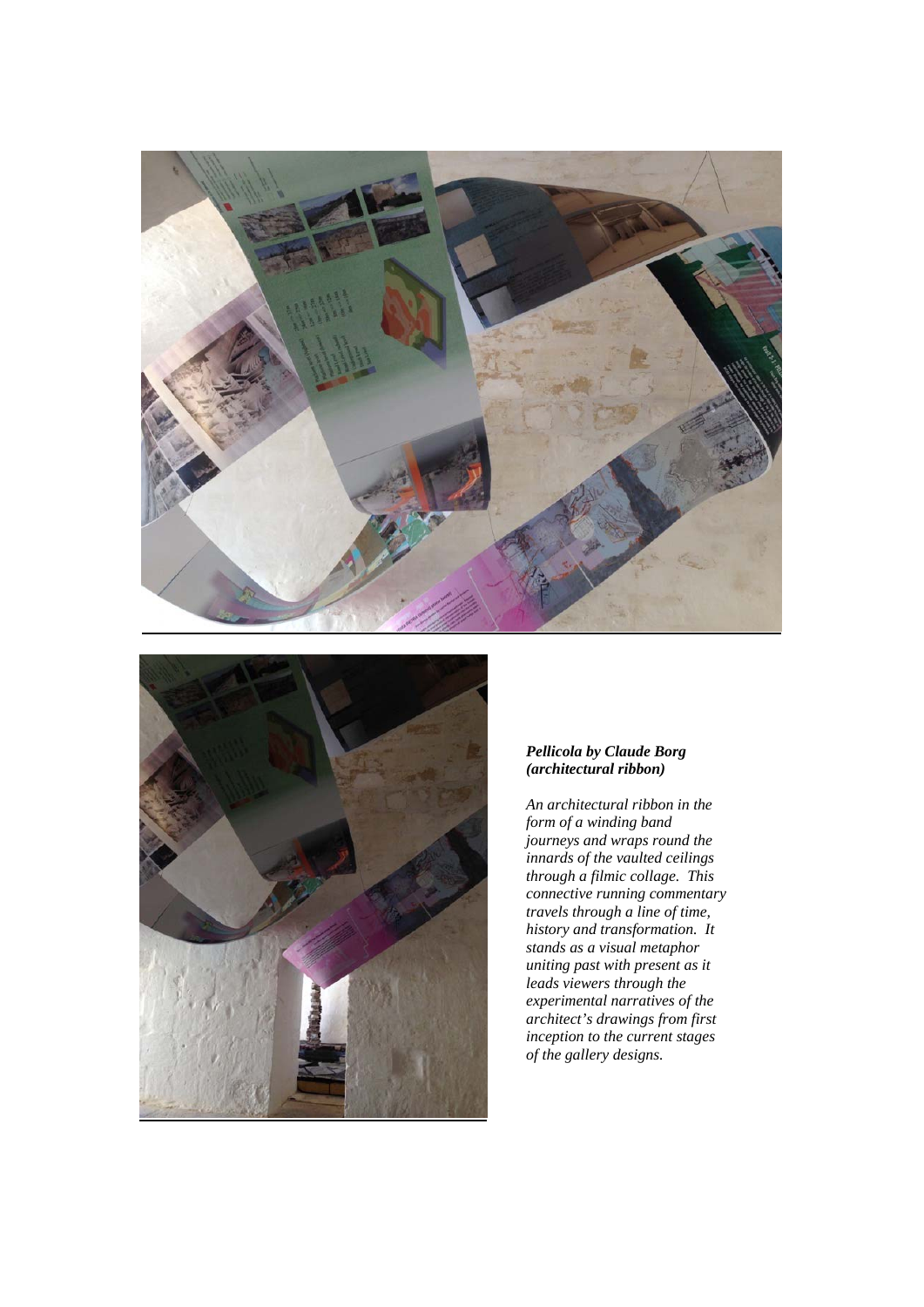#### *Arabicity – Mediterranean*

*Curated by Rose Issa, co-curated by Juliet Cestar and Ruth Bianco (June 2020) Venue: MICAS – MUZA (community museum of art), Valletta, Malta* 

As has been established in the MICAS founding mission, an important facet of this platform's international programming should reflect the island's geographical position as a Mediterranean country which makes us a natural hub in *connecting geographies* between Europe and our neighbours in the southern and eastern parts of the Mediterranean.

This curatorial project featuring the contemporary art of transnational Arab artists from a region that spans from Morocco to Afghanistan will have an important place in reflecting this platform's vision to present a diversified spectrum of cultural representation connecting with diverse regions of the world through art and artists. The idea to present a Euro-Med Middle Eastern perspective therefore is of great cultural and public interest in promoting alterities and plural voices through art. This does not aim to be restricted to a region, as art and artists continuously reshape their boundaries for various complex reasons.

Conceptualised by Rose Issa, *Arabicity (Ourouba)* is about the different routes and roots that artists from the Arab world choose. She has curated several versions on the theme with an ongoing focus to reflect the aesthetic, conceptual and socio-political concerns of Arab artists over recent decades.

*When twenty-two polymorphous countries share the same language, geographical and historical sphere, and most share the same religion, is there a common cultural link?* 

*Arabicity is a response to this question; it explores Arab concerns artistically and socio-politically. Whether from within or outside the Arab world, it shows how Arab artists resist stereotyping, challenge the confines of their identity, reshape the parameters of their traditions and bring visual poetry to life. (Arabicity; Rose Issa 2019)* 

In showcasing the work of some of these artists, the exhibition will express some of these concerns that contemporary Arab artists confront as they navigate the world with their art. The exhibition offers a space to reflect some of these artists' responses whether to personal, national, regional or international issues affecting the Arab world. Explored through varied disciplinary backgrounds, artists reflect the existential, the loss of cultural and social history and the sense of impermanence in today's political and artistic landscape.

Art has the ability to express the complexity of the world. The works in the exhibition hence are not so much about politics or polemics but more about how these artists mediate the world and the circumstances of their life or countries and their histories.

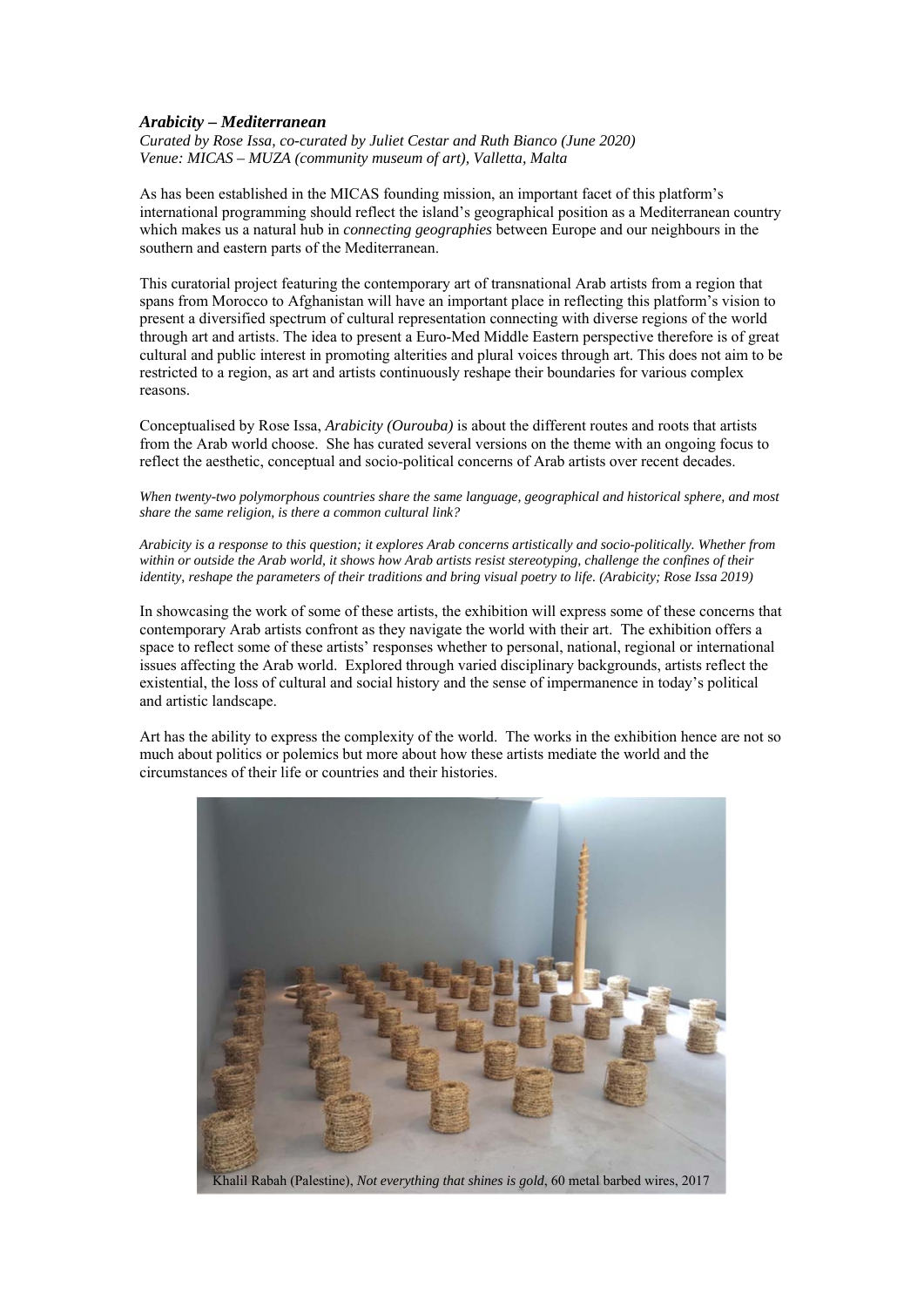

Batoul S'Himi (Morocco), *World Under Pressure,* aluminium gas cylinders and pressure cookers



 Nayla Romanos Iliya (Lebanon), *Phoenician Alphabet* series, bronze: A site-specific installation of 22 sculptures inspired by all the letters of the Phoenician alphabet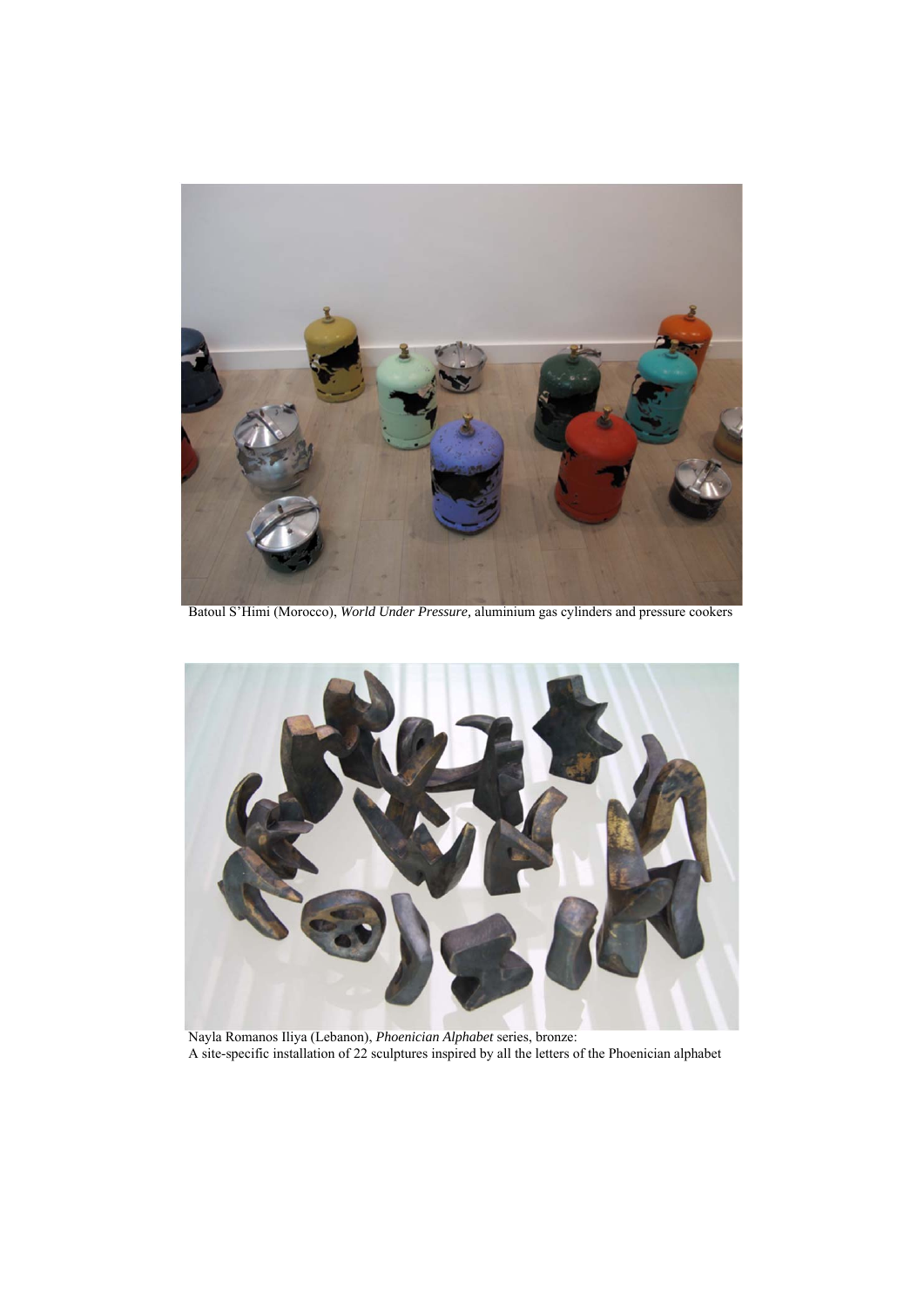

Kader Attia (French-Algerian), *La Mer Morte (The Dead Sea)*, 2015

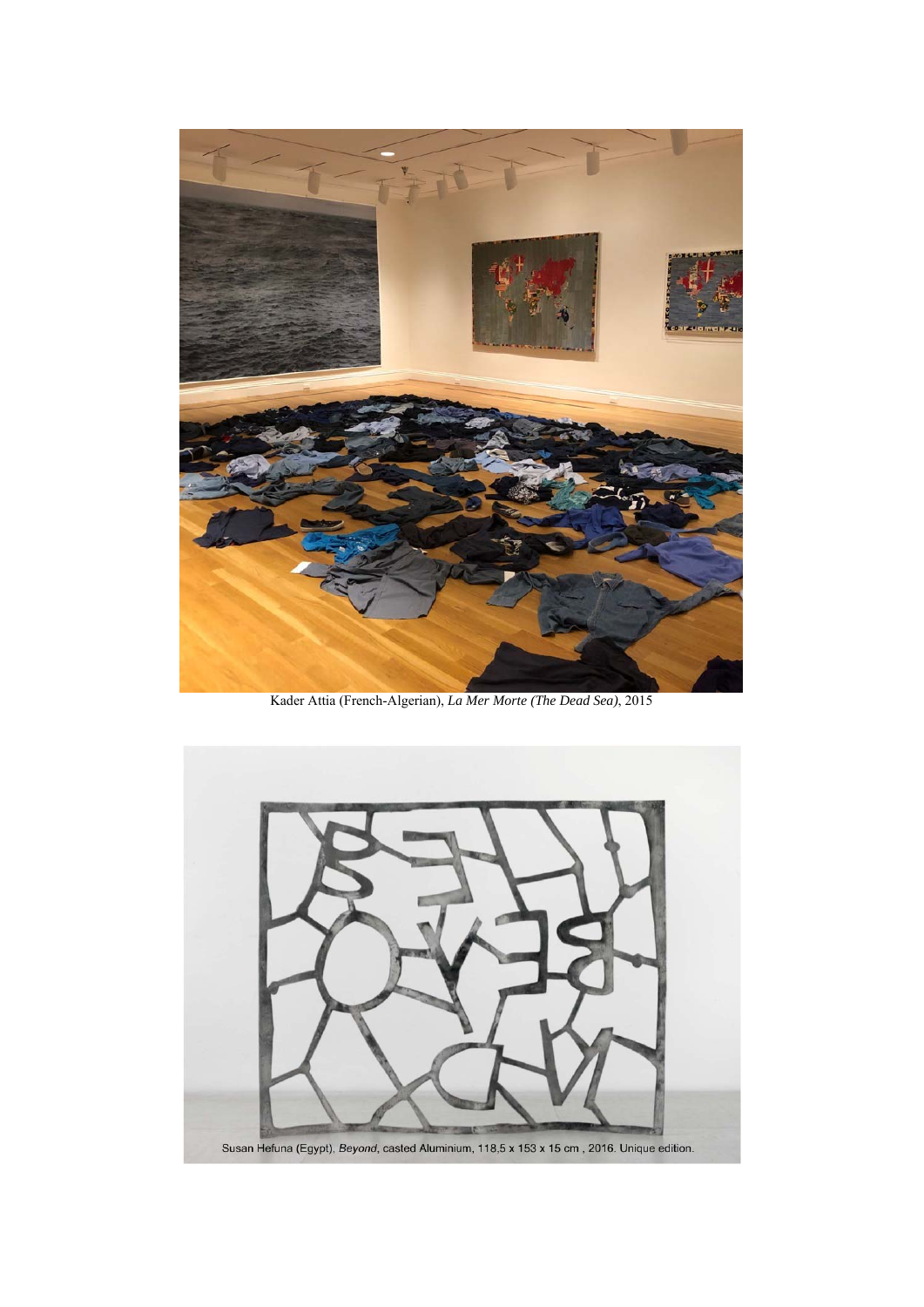## **References**

ACM (2019), Arts Council Malta, Cultural Policy, Malta. Online: https://www.artscouncilmalta.org/pages/guidance-advice/resources/cultural-policy

ACM (2016), Arts Council Malta; Create 2020 - Strategy 2016-2020, Malta. Online: https://www.artscouncilmalta.org/files/uploads/misc/English-Create2020\_web.pdf

Belenioti Z.C., Vassiliadis C.A. (2017) Branding in the New Museum Era. In: Kavoura A., Sakas D., Tomaras P. (eds) Strategic Innovative Marketing. Springer Proceedings in Business and Economics. Springer, Cham

Bianco R. (2019), Connecting Geographies - from idea to project, essay in the MICAS (Malta International Contemporary Art Space) catalogue 2019, Malta.

Bianco R. & Portelli G. (2017), Introducing MICAS Malta International Contemporary Art Space; paper presentation for conference Living Cities, Liveable Spaces: Placemaking & Identity; Fondazzjoni Valletta 2018, Malta.

Borg C. (2014), Ospizio Complex/San Salvatore Site Analysis Study (2015) and interview with R. Bianco (2017)

Camarero, C., Garrido-Samaniego, M. J., & Vicente, E. (2012). Determinants of brand equity in cultural organizations: the case of an art exhibition. The Service Industries Journal, 32(9), pp.1527– 1549. doi:10.1080/02642069.2011.567414

Compitello, M.A. (2014), City, Culture, Capital – Rise (and Fall?) of the Modern City; (online video): https://www.youtube.com/watch?v=V6PBz6ZLwq8

Doeser J. & Nisbett M. (2017), The Art of Soft Power – a study of cultural diplomacy at the UN Office in Geneva; King's College London 2017: https://www.kcl.ac.uk/archive/cultural/documents/theartofsoftpower-v1-web.pdf

European Commission (2018), Strategic Framework – European Agenda for Culture 2018: https://ec.europa.eu/culture/policy/strategic-framework\_en

Galea A. (2018), Transforming a military relic into an innovative art space; feature article in the Malta Independent newspaper; Online: https://www.independent.com.mt/articles/2018-10-06/localnews/Transforming-a-military-relic-into-an-innovative-art-space-introducing-the-MICAS-project-6736197057

Garcia, B. and Cox, T. (2013), European Capitals of Culture: Success Strategies and Long-Term Effects. Directorate General for Internal Policies, Policy Department B. Structural and Cohesion Policies.

Issa R. & Cestar J. (2019), Arabicity – Contemporary Arab Art; Edited Rose Issa & Juliet Cestar; Rose Issa Projects; Saqi Books, London.

Mark Simon (2009), Discussion Papers in Diplomacy – A Greater Role for Cultural Diplomacy; Edited: Ingrid d'Hooghe & Ellen Huijgh; Netherlands Institute of International Relations 'Clingendael'.

NCSD (2016), National Commission for Sustainable Development Malta (2007-2016), Sustainable Development Strategy for the Maltese Islands 2007-2016; 3.4.5 Promoting regional and international cooperation.

Nye, J. (2004), Soft Power: The Means to Success in World Politics (chap 4 Wielding Soft Power). Belfer Center:

http://www.belfercenter.org/sites/default/files/legacy/files/joe\_nye\_wielding\_soft\_power.pdf